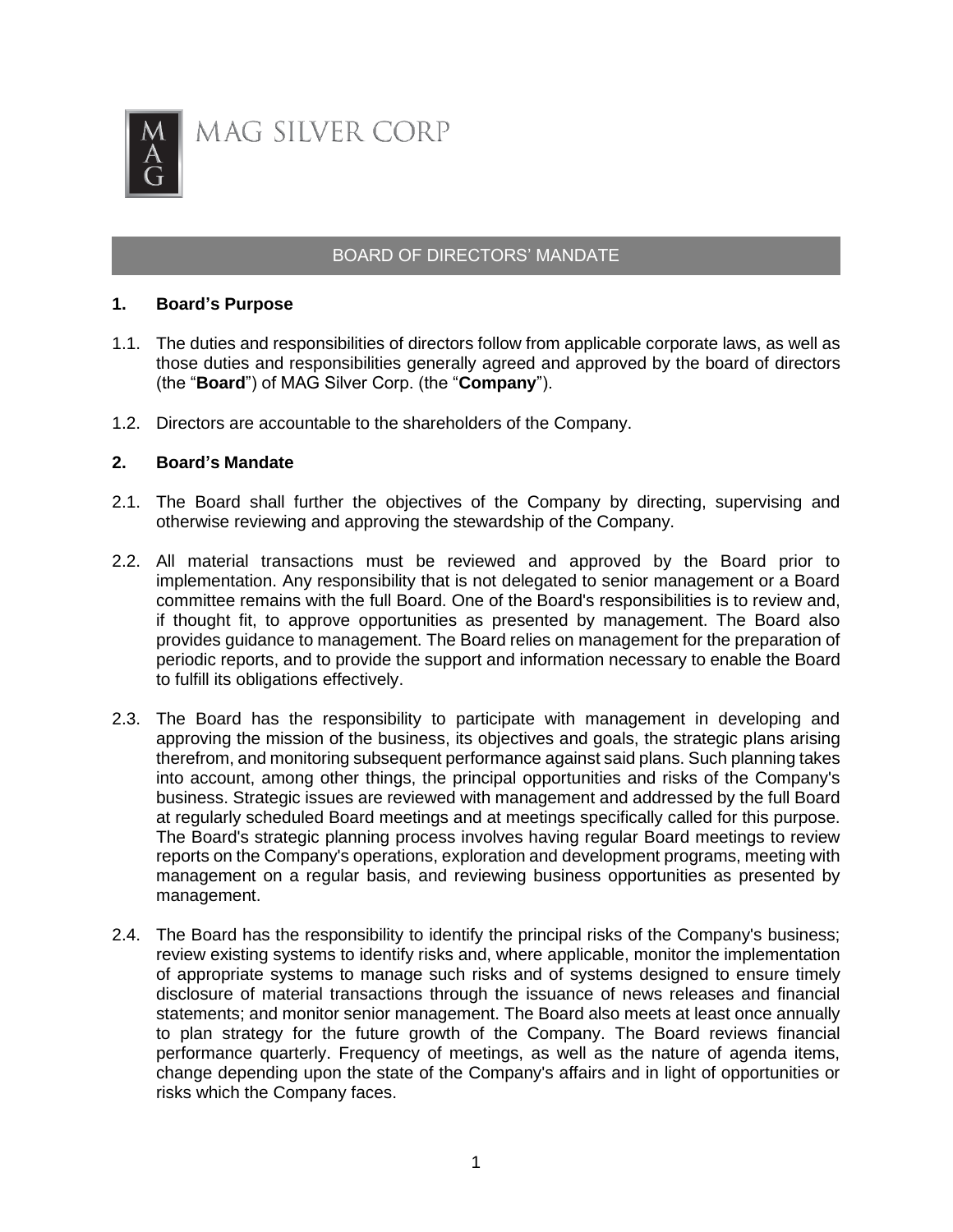# **3. Composition**

- 3.1. The Board shall comprise a majority of individuals who qualify as independent directors based on the criteria set forth in *National Policy 52-110 – Audit Committees* ("**NI 52-110"**).
- 3.2. In deciding whether a particular director is an "independent director" or a "non-independent director", the Board shall examine the factual circumstances of each director and consider them in the context of NI 52-110 and other factors considered to be relevant.
- 3.3. If the Company has a significant shareholder, in addition to a majority of independent directors, the Board should include a number of directors who do not have interests in or relationships with the significant shareholder and which fairly reflects the investment in the Company by shareholders other than the significant shareholder. A significant shareholder is a shareholder with the ability to exercise a majority of the votes for the election of the Board.

# **4. Independence from Management**

- 4.1. All committees of the Board shall be made up of at least a majority of independent, directors. The Compensation and Human Resources Committee, the Audit Committee and the Governance and Nomination Committee must all be entirely independent.
- 4.2. In addition, if the Chair of the Board is not an independent director, then the Board shall designate an independent director to serve as "Lead Director" with the responsibility to ensure that the Board executes its mandate effectively, efficiently and independently of management.
- 4.3. The Company's Board committees are authorized to approve, in circumstances that each considers appropriate, the engagement of outside advisers at the Company's expense.

# **5. Responsibilities and Duties**

- 5.1. The Board's mandate includes the following duties and responsibilities:
	- (a) Reviewing and approving any proposed changes to the Company's Notice of Articles or Articles.
	- (b) Reviewing and authorizing/directing appropriate action with respect to any takeover bid, proposed merger, amalgamation, arrangement, acquisition of all or substantially all of the assets or any similar form of business combination, including the approval of any agreements, circulars or other documents in connection therewith.
	- (c) Approving payment of distributions to shareholders.
	- (d) Approving any offerings, issuances or repurchases of share capital or other securities.
	- (e) Approving the establishment of credit facilities and any other long-term commitments.
	- (f) Satisfying itself as to the integrity of the Chief Executive Officer ("**CEO**") and other executive officers and that the CEO and other executive officers create a culture of integrity throughout the organization.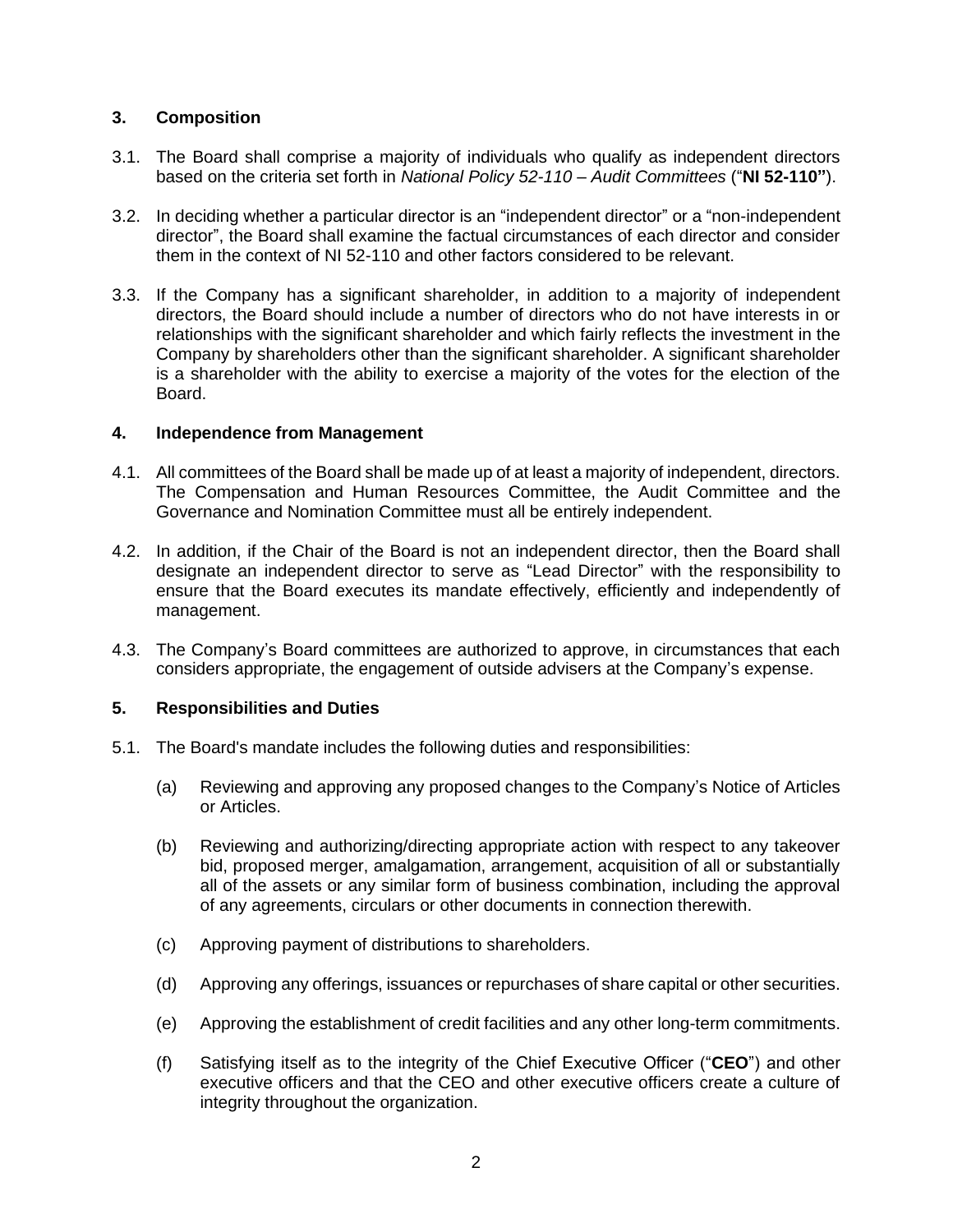- (g) Selecting and appointing, evaluating and, if necessary, terminating the CEO.
- (h) Succession planning and other human resource issues, including satisfying itself that due consideration is being given to the objectives of the Company's Diversity, Equity and Inclusion Policy.
- (i) Developing the Company's approach to corporate governance, including specific corporate governance principles and guidelines specifically applicable to the Company.
- (j) Adopting a strategic planning process, approving long-range strategic plans, taking into account, among other things, the opportunities and risks of the business, and monitoring performance against plans.
- (k) Reviewing and approving annual operational budgets, capital expenditures and corporate objectives, taking into account, among other things, the opportunities and risks of the business and monitoring performance for each of the foregoing items.
- (l) Preparing for (including but not limited to reviewing the meeting materials in advance of the meeting), attending and being actively involved in regular Board meetings and, if applicable, Board committee meetings.
- (m) Identifying and reviewing principal risks of the Company's business; determining, with input from management and standing committees, what risks are acceptable; and, where appropriate, ensuring that systems and procedures are put in place to monitor and manage risk.
- (n) Reviewing policies and processes, as recommended by the Company's Audit Committee, to ensure that the Company's internal control and management information systems are operating properly.
- (o) Approving the financial statements and management's discussion and analysis ("**MD&A**"), and making a recommendation to shareholders for the appointment of auditors.
- (p) Approving and monitoring the application of the Company's Code of Business Conduct and Ethics.
- (q) Approving the Company's Timely Disclosure, Confidentiality and Insider Trading Policy; Diversity, Equity and Inclusion Policy; Anti-Bribery and Anti-Corruption Policy; and all other governance policies of the Company.
- (r) Assessing the contribution of the Board, Board committees and individual directors annually, and planning for succession of the Board.
- (s) Provide oversight with respect to orientation programs for new directors.
- (t) Developing the Company's approach to ESG (Environmental, Social and Governance), including policies and guidelines specifically applicable to the Company through the oversight of the Board appointed Health, Safety, Environment and Community Committee.
- (u) Approving any Sustainability Report of the Company before it is publicly disclosed.